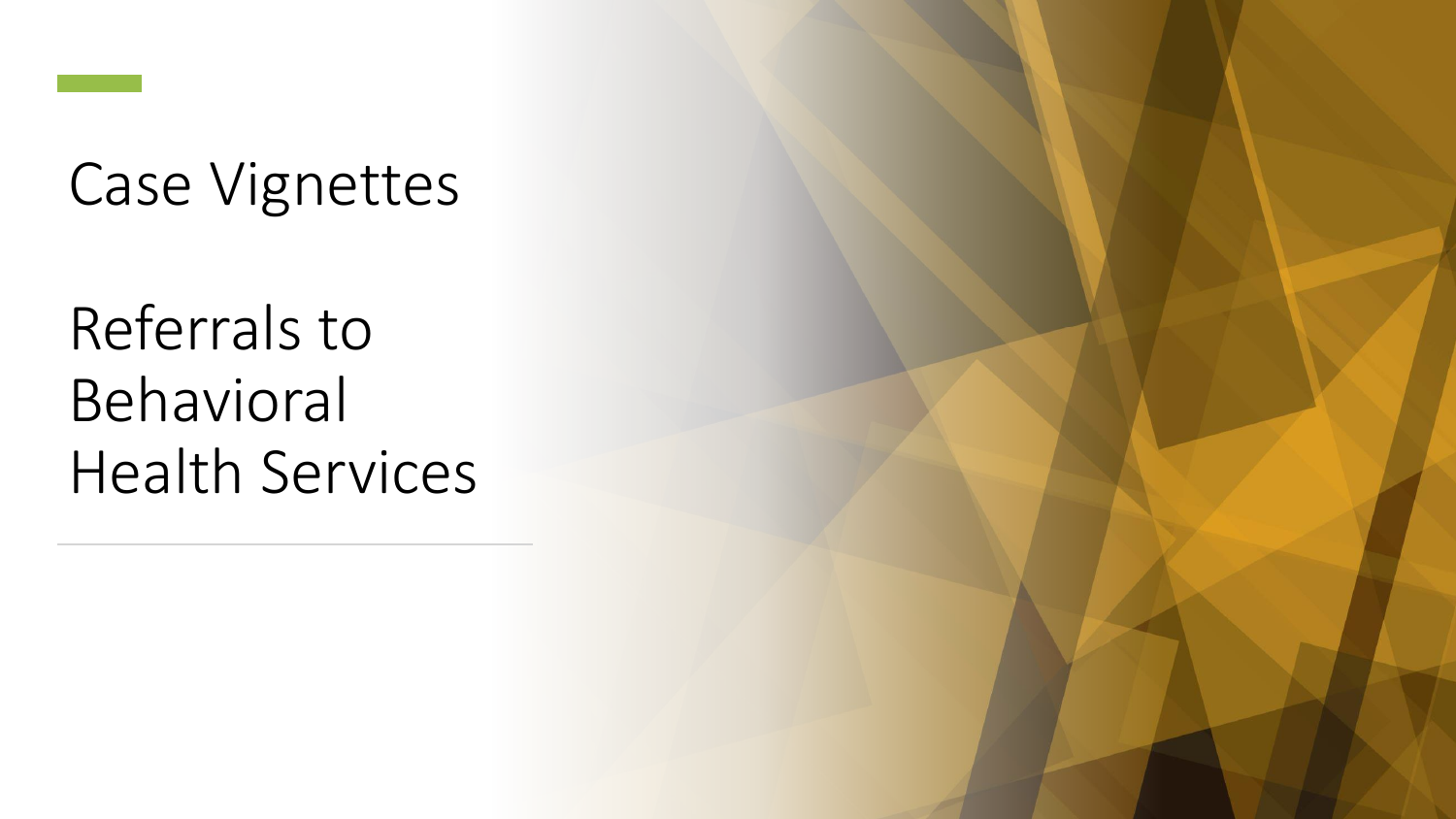## Building Rapport, Supporting Connection

- Provide an empathy statement
	- "You are doing so much to care for your child under some very difficult circumstances."
- Using reflective listening, state back the stressors that the patient has described
- Practicing humility, recognize that you cannot perfectly know the experience the patient is having
- Express hope for their situation without minimizing the distress they are experiencing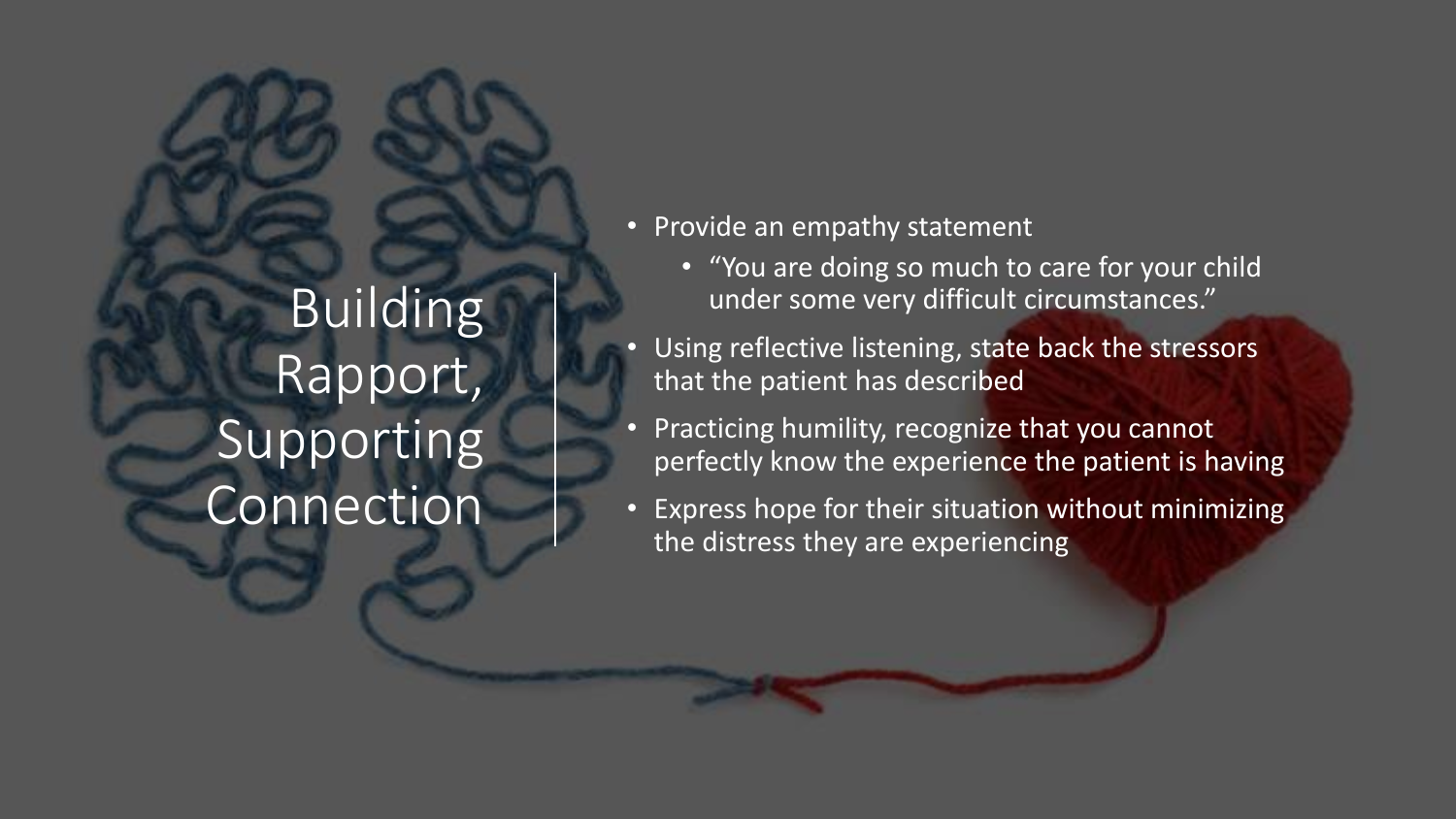

Locate yourself in the process

- Describe who you are and the discipline you represent
- Offer transparency about why you are there and what your goals are, emphasizing your desire for relief and solid care for your patient
- Offer a story that may parallel the story the patient is telling you, describing where you have seen positive, hopeful outcomes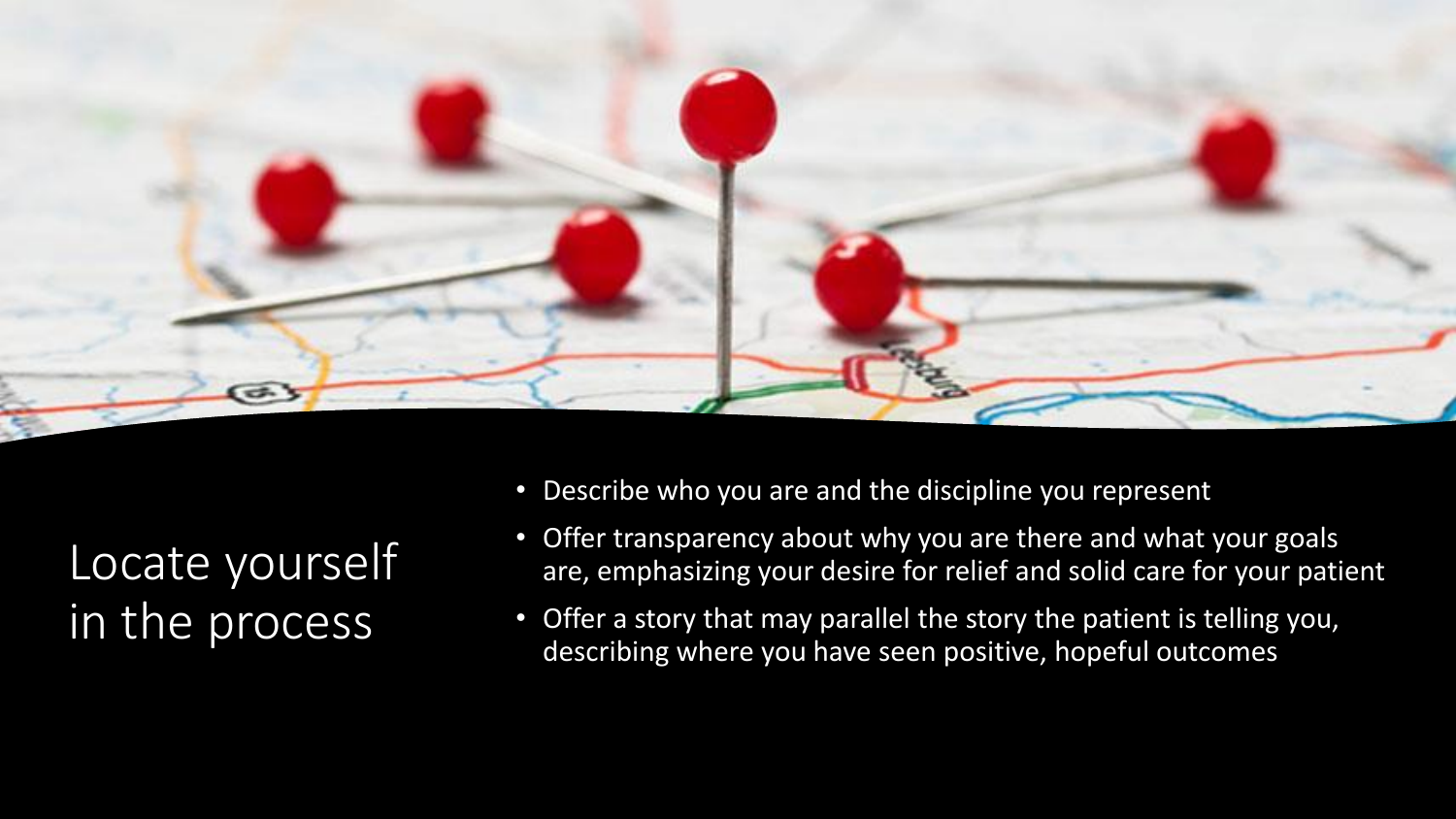

# Brief intervention: The role of psychoeducation

- Offer a developmental perspective
- Describe concrete support that psychotherapy can provide
	- Developmental expertise
	- Having someone outside of social system to hold emotional experience
	- Having a professional that can give parenting suggestions for difficult behaviors, improving coping for child
- Offer hope about improved outcomes
	- Ex. Depression is very treatable through a combination of talk therapy and medication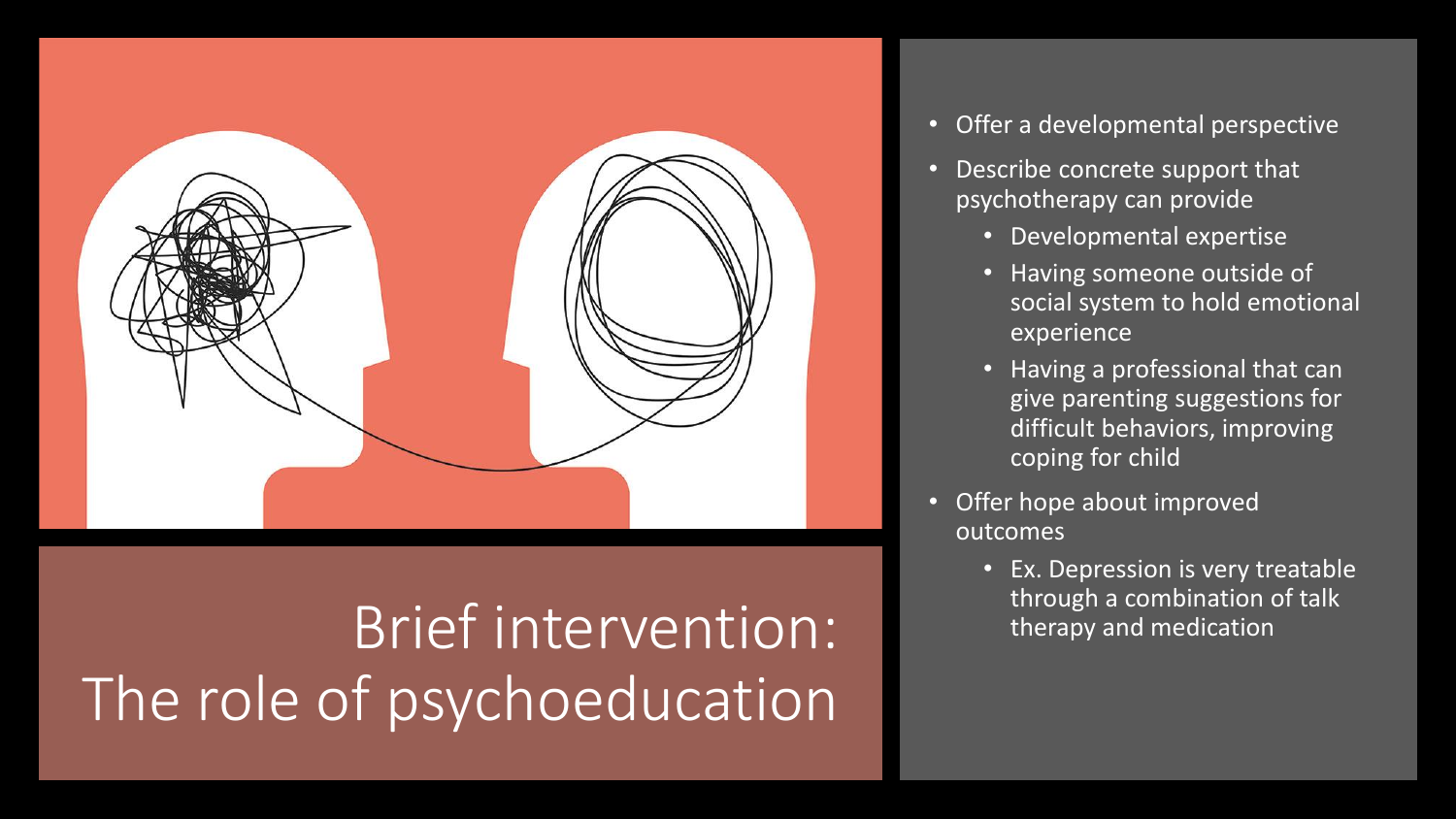Managing resistance: Normalize & Listen

- Avoid being too invested in the patient accepting the referral right away
	- "This is an option for you that you can choose when you are ready. This may not be what you and your family need right now, but when and if the time comes, you have a way to contact the right professional."
- Some people have had poor experiences with therapists. Validate this and problem solve with them about how to find the right fit.
- Talk openly about mental health stigma normalize the concern. If you're a bh practitioner, discuss how you address stigma with your clients.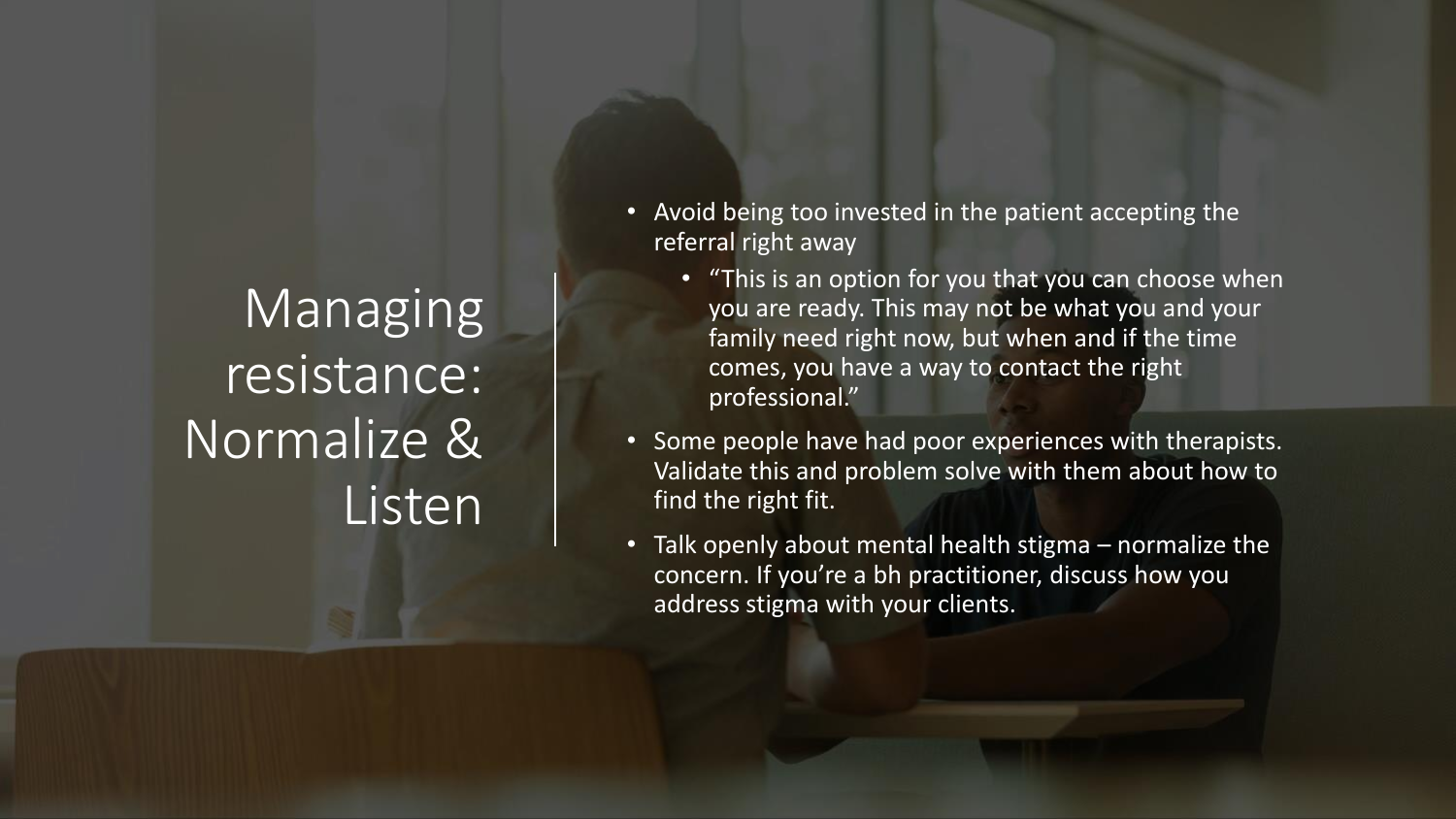### Case 1: Samantha

**Demographic Information:** Samantha is a 11-year-old Latina of mixed Mexican and Guatemalan heritage. She lives with her with parents, maternal grandmother, 2 older siblings (13 and 22), one adult child whose boyfriend also lives in the home. Dad manages an auto body shop, while Mom works multiple retail jobs.

**Parent reports**: Samantha is in good health and is in the 6<sup>th</sup> grade. She used to get good grades, and is a creative artist, but her grades have been dropping since middle school. Samantha isolates often, constantly on phone, started cutting her arms, and the parents are concerned.

**Child Reports**: Art is her favorite subject at school, has close friends that she can name. She admits cutting, says her parents are "never home" and that she is close with her 13-year-old sister but rolls her eyes when talking about her oldest sister and her boyfriend.

Discuss strategies for encouraging psychotherapy for Samantha. How might you discuss behavioral health differently if you were talking to Samantha or her parents?

#### **Steps for linking to BH referral:**

- Build Rapport, support connection
- Locate yourself
- Normalize & Listen
- Psychoeducation
- Offer Referral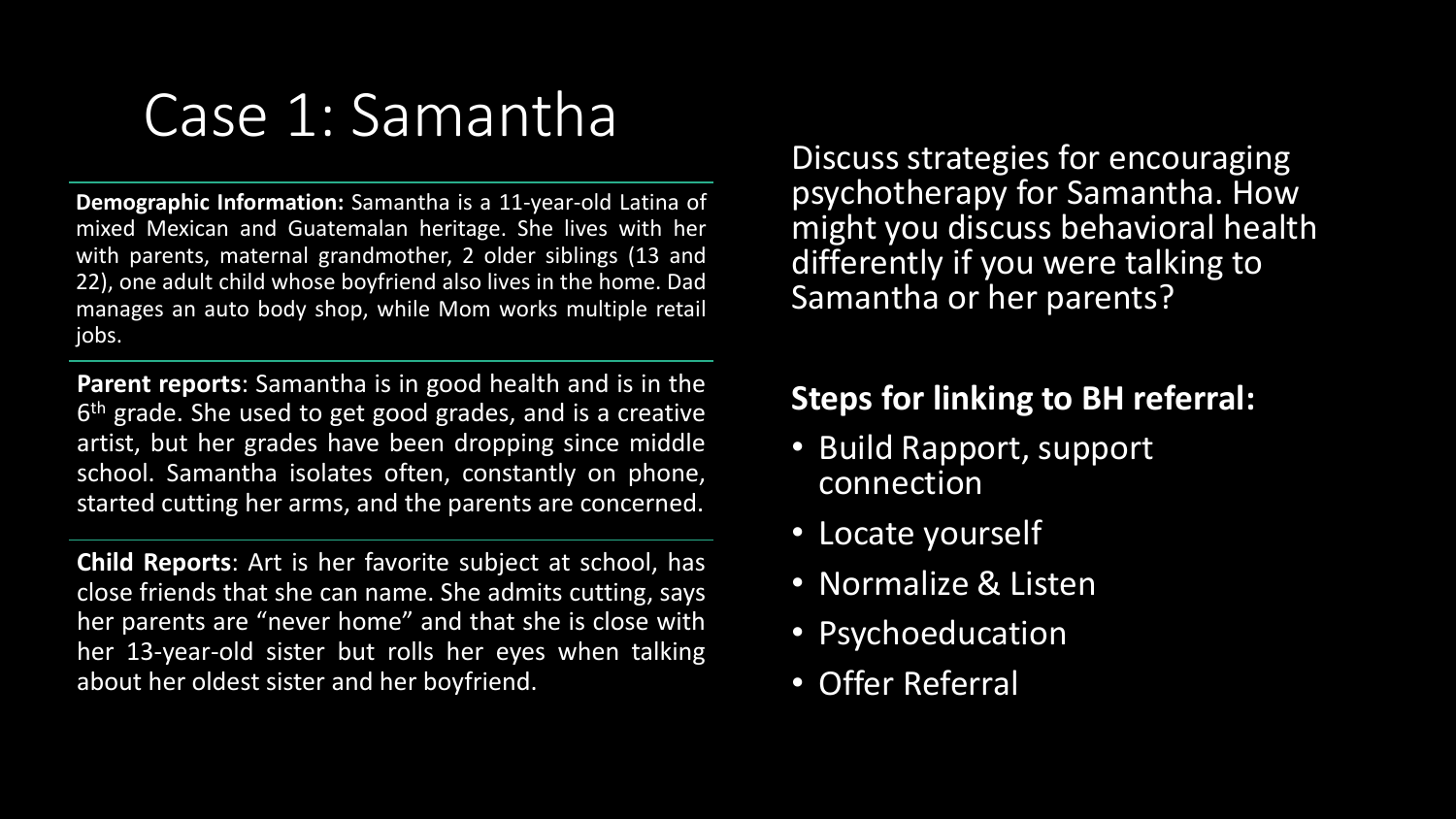Case 2: Tony

**Demographic Information:** Tony is an 8-year-old African American boy. His parents (mother and father) have been divorced since Tony was 4 years-old, and he splits his time evenly between the two homes. Dad works in delivery services, while Mom works in IT. Dad and Tony live in the home.

**Parent reports**: Father has accompanied Tony to his appointment. He has concerns about Tony's constant stomach aches, and he regularly gets up in the middle of the night, needing to be cuddled back to sleep. Tony likes school, is good at math, and plays baseball. Father is concerned over violence in the mother's home. He discloses that he and his ex-wife are in recovery for alcohol use.

**Child Reports**: Tony talks about having tummy aches a lot. He really likes being with his dad, and that they play catch a lot together. Tony does not like bedtime and wishes his dad would let him stay with him in his room. His favorite subjects are math and PE.

Discuss strategies for encouraging psychotherapy for Tony. How might you frame the need for therapy to Tony's father?

### **Steps for linking to BH referral:**

- Build Rapport, support connection
- Locate yourself
- Normalize & Listen
- Psychoeducation
- Offer Referral